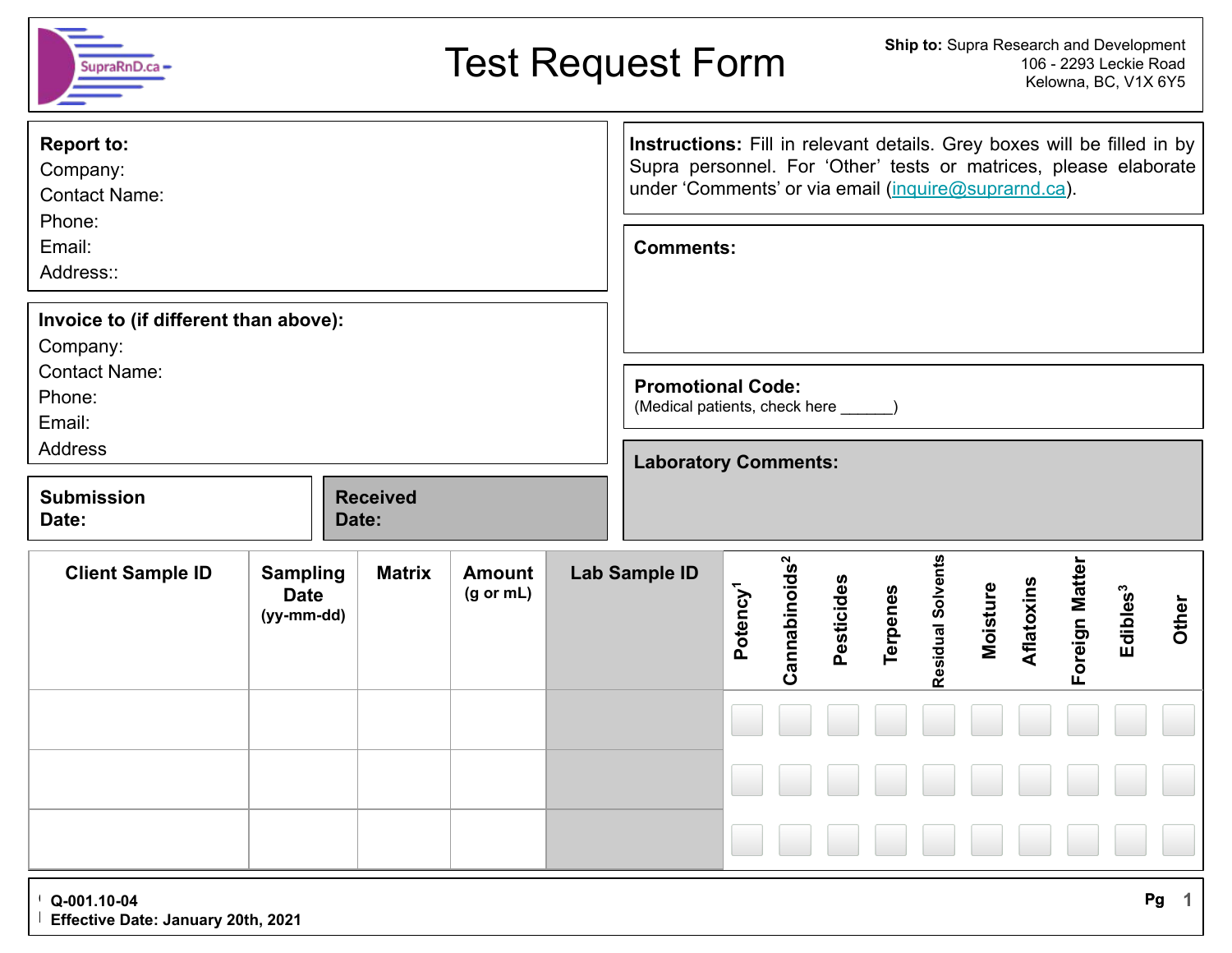

## Test Request Form

**Ship to:** Supra Research and Development 106 - 2293 Leckie Road Kelowna, BC, V1X 6Y5

| <b>Client Sample ID</b> | <b>Sampling</b><br><b>Date</b><br>(yy-mm-dd) | <b>Matrix</b> | <b>Amount</b><br>(g or mL) | <b>Lab Sample ID</b> | Potency <sup>1</sup> | Cannabinoids <sup>2</sup> | Pesticides | <b>Terpenes</b> | Residual Solvents | <b>Moisture</b> | Aflatoxins | Foreign Matter | Edibles <sup>3</sup> | Other |
|-------------------------|----------------------------------------------|---------------|----------------------------|----------------------|----------------------|---------------------------|------------|-----------------|-------------------|-----------------|------------|----------------|----------------------|-------|
|                         |                                              |               |                            |                      |                      |                           |            |                 |                   |                 |            |                |                      |       |
|                         |                                              |               |                            |                      |                      |                           |            |                 |                   |                 |            |                |                      |       |
|                         |                                              |               |                            |                      |                      |                           |            |                 |                   |                 |            |                |                      |       |
|                         |                                              |               |                            |                      |                      |                           |            |                 |                   |                 |            |                |                      |       |
|                         |                                              |               |                            |                      |                      |                           |            |                 |                   |                 |            |                |                      |       |
|                         |                                              |               |                            |                      |                      |                           |            |                 |                   |                 |            |                |                      |       |
|                         |                                              |               |                            |                      |                      |                           |            |                 |                   |                 |            |                |                      |       |
|                         |                                              |               |                            |                      |                      |                           |            |                 |                   |                 |            |                |                      |       |
|                         |                                              |               |                            |                      |                      |                           |            |                 |                   |                 |            |                |                      |       |
|                         |                                              |               |                            |                      |                      |                           |            |                 |                   |                 |            |                |                      |       |